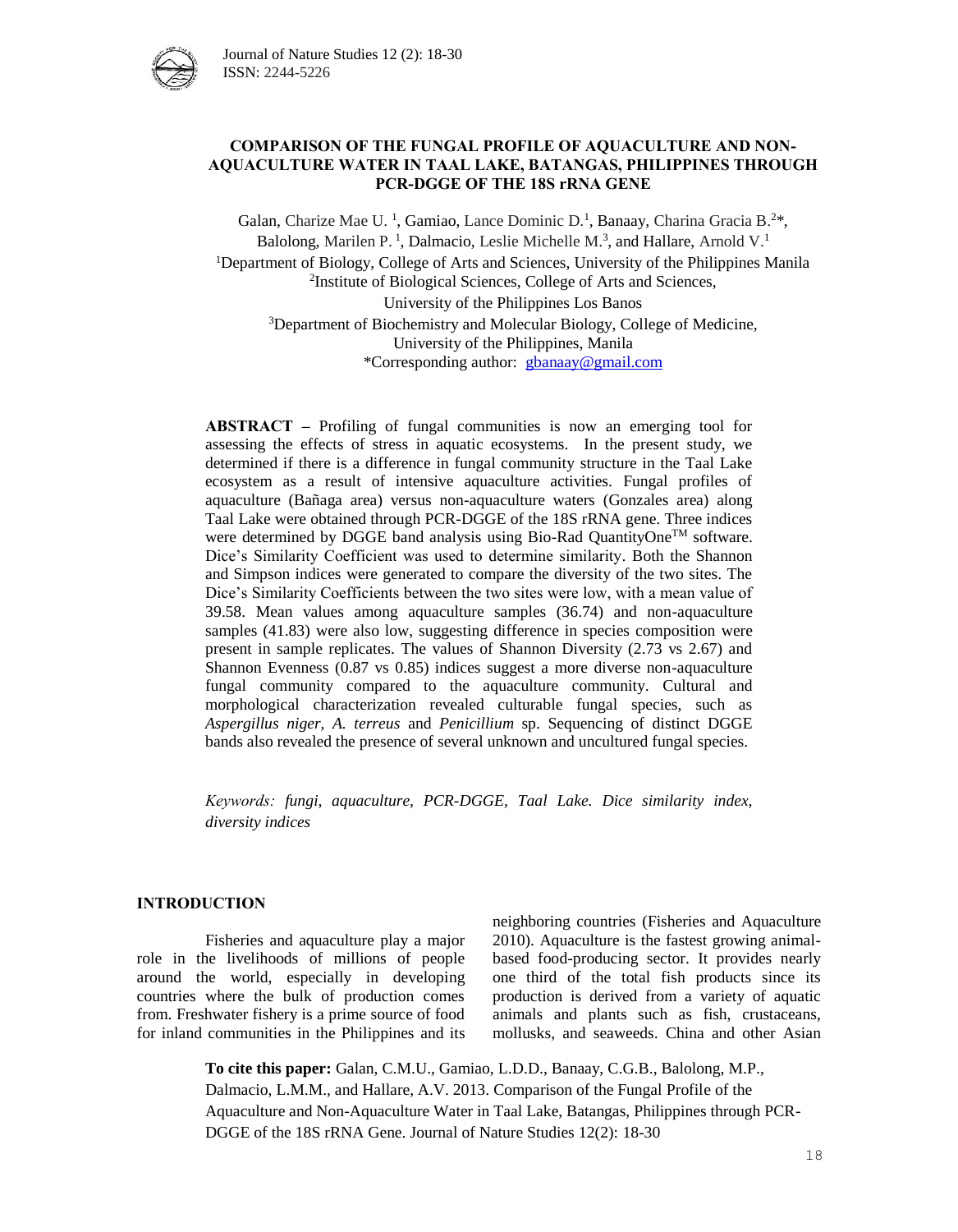countries provide the largest production (Duffy 2010).

The rapid growth of the aquaculture industry is often cited as one of the causes of environmental damage in some areas. Aquaculture activities were found to have negative effects on levels of biodiversity in water ecosystems (Beardmore *et al.* 1997). Escape from aquaculture pens has a high probability of leading to invasiveness especially in areas where the cultured species are non-native (Diana 2009). Also, both the introduction of feeds and the high amount of organic matter accumulated due to intensive fish production have negative effects on the local biodiversity of aquaculture communities (Havens 1994; Jiang and Paul 1994; Laws and Redalje 1982). The various fungal species residing in the aquatic environments are the least studied among the greatly affected communities.

There is an urgent need for better documentation of the numerous undescribed fungal species, especially in aquatic habitats (Shearer *et al*, 2007). Profiling fungi present in aquaculture and non-aquaculture communities will provide information on the fungal species present, their functions, and their contributions to ecological stability that might pose risks on fishes and other aquatic organisms in the community, consequently affecting fish production. Establishing the fungal structure of the water in Taal Lake will be useful in improving aquaculture techniques. It will also aid in rapid decisionmaking with regard to adequate treatment and other major interventions aimed at preventing the harmful effects these fungal species might pose.

This study aimed to compare the fungal profile between aquaculture and non-aquaculture communities and relate the differences to the physicochemical properties of the water in the two communities.

# **METHODOLOGY**

#### *Water Sample Collection*

Sample collection was done in Barangay Gonzales, Tanauan City for the nonaquaculture community (NA) and Barangay Bañaga, Agoncillo for the aquaculture community (AQ) (Figure 1). In each of the chosen sampling areas, three 30-meter transect lines were set up perpendicular to the shore. Physicochemical characteristics of water measured *in situ* comprise pH, temperature, conductivity, salinity, dissolved oxygen, total dissolved solids (TDS), phosphorus, and nitrogen content. Climatic conditions were also noted.



Figure 1. Sampling areas within Taal Lake, Batangas, Philippines.

Five-liter plastic bottles were rinsed three times prior to collection of water samples. The bottles, with the cap removed, were immersed below the water's surface and filled until half full. The caps were then replaced, the bottles were removed from the water, shaken and the water was poured out.

Water was collected by submerging the rinsed plastic bottles underwater, opening them underwater until they were completely filled, and then closing them while still underwater. Five liters of water were collected from five randomly designated points in the sampling site of one community. The total collected water (25 L) was mixed in a big plastic container from which five liters of composite water were taken as sample from that community. The samples were then placed in a cooler and transported to the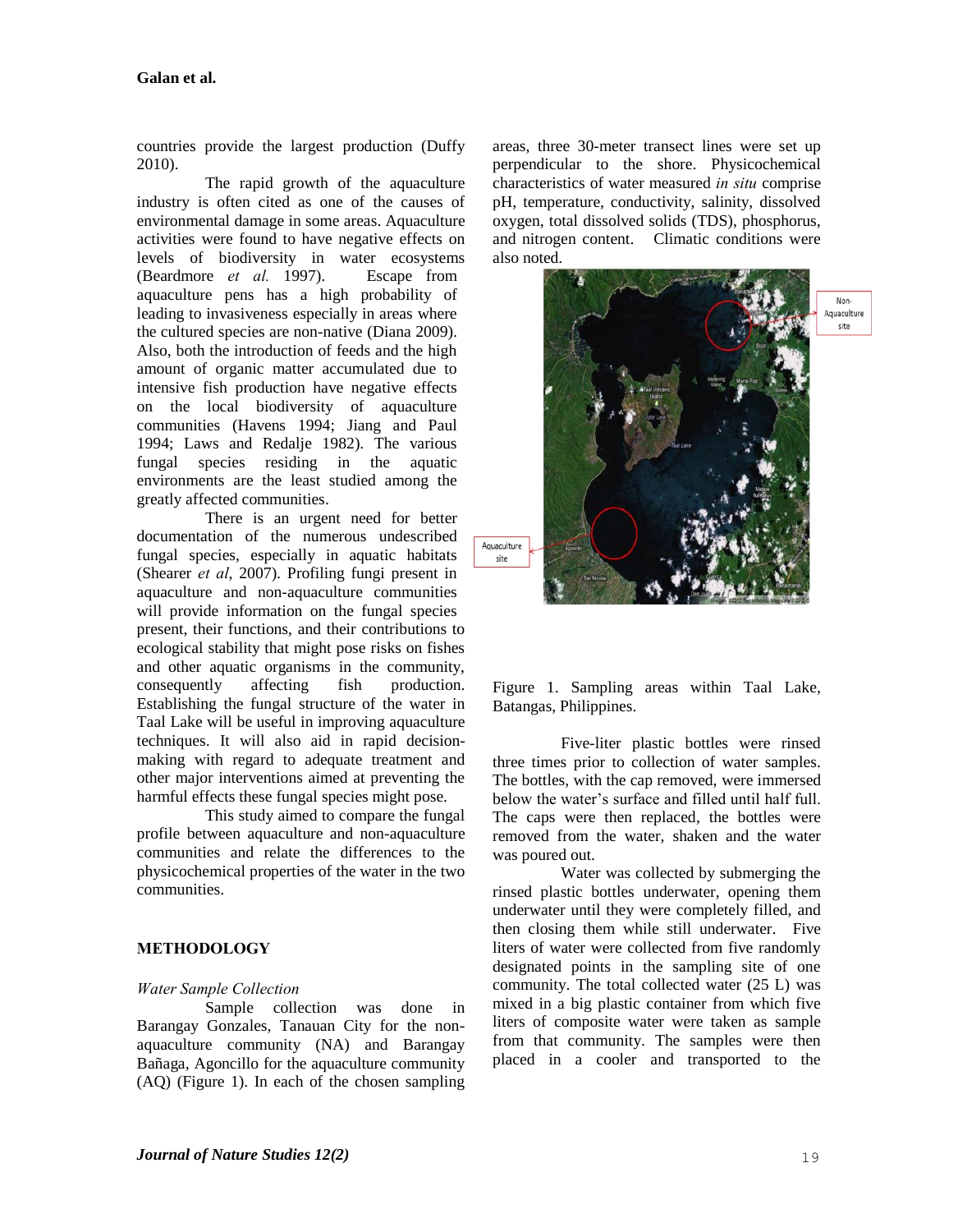laboratory where they were stored in a freezer until ready for flocculation.

# *Identification of Culturable Fungal Species*

Water samples were plated to determine the culturable fungal species present and to provide supporting data as to the possible species present for both AQ and NA sites. One milliliter from each of the samples was mixed with nine milliliter nutrient broth, and incubated at 37°C overnight. For spread plating, 0.01 mL of incubated sample was inoculated onto acidified Potato Dextrose Agar plates. The plates were then incubated for 2 - 3 days at 37°C. After the incubation period, isolated colonies were observed under the microscope. A small portion of each of the isolates was placed on a glass slide. A few drops of lactophenol were added as mounting medium. Culturable fungal species were identified based on morphology observed under a light microscope.

#### *Concentration of Fungal Spores using Skimmed Milk (SM) Flocculation Procedure*

Fungal spores from the freshwater sample were concentrated using the Skimmed Milk Flocculation procedure with slight modifications (Calgua *et al*. 2008).

Pre-flocculated skimmed milk solution (1 % w/v) was prepared by dissolving 10 g skimmed milk powder (Difco) in 1 L distilled water and adjusting the pH to 3.5 with 1 N HCl. One hundred mL of this solution was added to each of the previously acidified (pH 3.5) 5-L water samples to a final concentration of skimmed milk of 0.01 % w/v. Samples were stirred using a mechanical mixer for eight hours at room temperature and flocs were allowed to settle by gravity for another eight hours. Supernatants were removed using a vacuum pump without disturbing the sediment. The final volume of approximately 500 mL of the sediment was centrifuged at 7,000  $\times$  g for 30 min at 12°C. The supernatant was decanted and the pellet was re-suspended in 8 mL of 0.2 M phosphate buffer at pH 7.5. Once the pellet was completely dissolved, phosphate buffer was added to get a final volume of 10 mL. This concentrate was stored at –20°C.

#### *Fungal DNA Extraction using CTAB Method*

Genomic DNA was isolated from the concentrated samples (10 for each site) using modified cetyltrimethylammonium bromide (CTAB) method.

The fungal concentrate was resuspended in 200 µL Tris-EDTA (TE) buffer. The mixture was vortexed for 20 seconds. Twenty-five µL of 10% SDS and 5 µL 20 mg mL <sup>1</sup> protease K were added to break the cells. The tubes were incubated with gentle rocking (30 rpm) at 37<sup>o</sup>C for one hour until a clear and viscous solution was achieved. Forty-five  $\mu$ L of 5 M NaCl was added and mixed thoroughly using a vortex mixer for 10 seconds. Forty µL of CTAB solution (10% CTAB in 0.7 M NaCl) was added and mixed by vortexing for 20 seconds. The tubes were incubated at  $65^{\circ}$ C for 20 minutes in a heating block. After incubation, 315 uL of chloroform:isoamyl alcohol mixture (24:1) was added and mixed thoroughly. The mixture was left to stand for 30-45 minutes at room temperature. It was then centrifuged at 15,000 rpm for 10 minutes at room temperature. The aqueous phase was transferred to a clean microcentrifuge tube. One  $\mu$ L RNAse K (10 $\mu$ g  $\mu$ L<sup>-1</sup>) was added and incubated for 30 minutes at  $37^{\circ}$ C in a heating block. An equal volume of cold isopropanol was added and the tube was gently inverted up and down until a stringy white DNA precipitated out of solution and condensed into a tight mass. The isopropanol was removed and 1 mL of cold 70% ethanol was added to the tube. The suspension was again subjected to centrifugation for 5 minutes at 14,000 rpm. Ethanol was decanted and the isolated DNA was air-dried for 1 to 1 ½ hours in laminar flowhood. One hundred µL DNA grade water was added and the remaining DNA was dissolved by gently flicking the tube. After dissolution, the samples were stored at -20 $\degree$ C.

### *Amplification of 530bp 18S rRNA Gene*

A 530-bp region of the 18S rRNA gene was amplified by polymerase chain reaction (PCR) from the extracted genomic DNA. A pair of fungus 18S rDNA-specific primers, namely – EF4f (5'- GGA AGG GRT GTA TTT ATT AG-3') and Fung5r (5'-GTA AAA GTC CTG GTT CCC-3'), were used for the amplification.

For the first round PCR condition, the PCR mixture contained 7.5  $\mu$ L of 2× Taq Master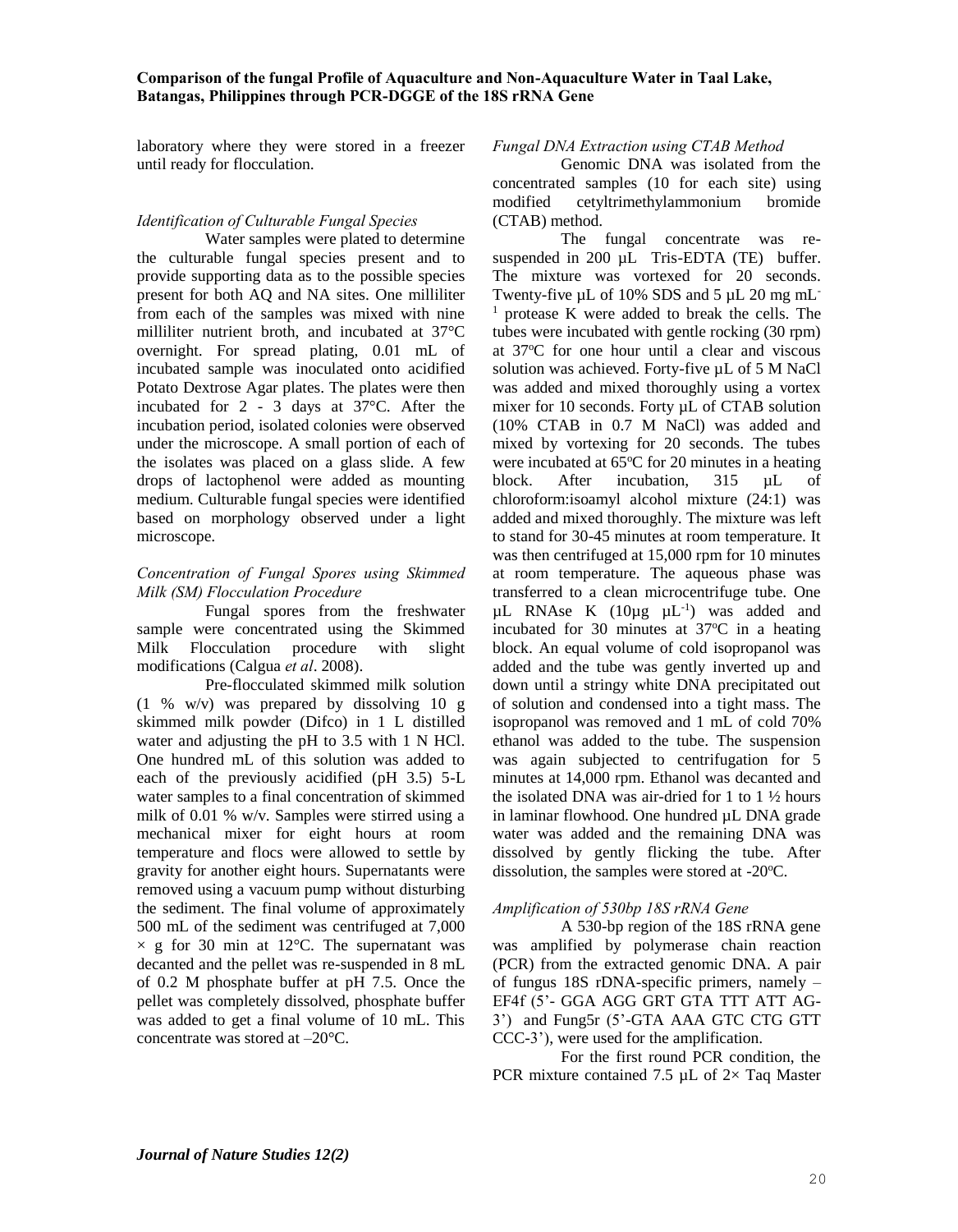Mix, 1  $\mu$ L of 5  $\mu$ M EF4f primer, 1  $\mu$ L of 5  $\mu$ M Fung5r primer, 2  $\mu$ L of PCR H<sub>2</sub>O, and 50 ng DNA template.

The samples were amplified in a MJ Research<sup>TM</sup> PTC 200 thermal cycler under the following conditions: initial denaturation at 94°C for 3 minutes, followed by 40 cycles with a denaturation step at 94°C for 30 seconds, an annealing step at 53°C for 1 minute, and an extension step at 72°C for 1 minute, followed by 1 cycle at 72°C for 5 minutes for final chain elongation.

# *Amplification of 230bp 18S rRNA Gene*

A second PCR was done to amplify a 230-bp nested region of the 18SrRNA gene amplified from the first PCR. The primers used were NS2f (5'-GGC TGC TGG CAC CAG ACT TGC-3') and Fung5r-GC (GC clamp + Fung5r). The second round PCR mixtures contained 1 µL of first-round PCR product with 20  $\mu$ L of 2× Taq Master Mix, 1.5 µL of 5 µM NS2f primer, 1.5 µL of 5 µM Fung5r-GC primer, and 16 µL of PCR H2O. The conditions involved a touch-down program which decreased annealing temperature by 2°C every two rounds and then followed by 25 cycles at 50°C. Reactions involved 1 cycle at 94°C for 3 minutes, followed by 30 cycles with a denaturation step at 94°C for 30 seconds, an annealing step at 60-50°C for 1 minute, and an extension step at 72°C for 1 minute, followed by 1 cycle at 72°C for 5 minutes.

# *Agarose Gel Electrophoresis*

Electrophoresis was done to determine presence of amplicons. Seven µL of the PCR product was mixed with 2  $\mu$ L of 6 $\times$  gel loading dye before loading into each well of 1% agarose gel. 1kb Vivantis™ DNA ladder was used as molecular weight standard. Electrophoresis was performed at 100V for 30 to 45 minutes using  $0.5 \times$  TAE buffer. The gel was stained with ethidium bromide for 1 minute and then destained with sterile distilled water for 15 minutes. The bands were viewed using the BioRad™ Gel Documentation System under a short wavelength UV light of 302 nm. DNA concentrations were determined spectrophotometrically using a NanoDrop™ instrument.

*Denaturing Gradient Gel Electrophoresis*

For DGGE, a 30-60% and 35-65% linear denaturing gradients were prepared in 8% (w/v) polyacrylamide gels. The 100% denaturing solution was prepared by mixing 7 M urea, deionized formamide, 40% Acrylamide/Bis, 50× Tris-Acetate EDTA (TAE) buffer, and distilled water. The 0% denaturing solution was made of the same components as the 100% solution with the exception of formamide and urea. The High (60 and 65%) and Low (30 and 35%) solutions were prepared by mixing amounts of the 100% and 0% solution relative to their concentrations. The DGGE gel was prepared by first placing the 100% denaturing solution, followed by the simultaneous addition of the High and Low concentration gels, and then followed by the 0% denaturing solution. The amplicons of the second PCR were first subjected to DGGE in  $1 \times$  TAE buffer (40 mM Tris, 20 mM acetic acid and 1mM EDTA) at pH 8, ran at 100 V for 10 minutes, then at 60V and at 60°C for 15 hours in a BioRad™ D Code DGGE apparatus. After the 15-hour run, the gels were stained for 1 minute with 5  $\mu$ g mL<sup>-1</sup> ethidium bromide and destained for 15 minutes using sterile distilled water. The gels were visualized through ultraviolet transillumination. Digital images of the DGGE gel profiles were taken and recorded.

## *Generation of Dice's Similarity Coefficient of the Two Communities*

The resulting denaturing gradient gel images were scanned and analyzed using Quantity One Software package (BioRad™). The software was used in detecting and matching bands on assigned gel lanes. The Dice Similarity Coefficients were determined by matching the bands in different lanes with the reference lane. This allowed analysis of the similarity of the generated banding patterns representing the fungal profiles. The profile was used to determine the core fungal population in lake water and to compare the unique fungal species present in each community.

# *Computation of Diversity Indices*

Shannon index of general diversity (H') was calculated using the equation:  $H' = -\sum P_i \cdot lnP_i$ . The diversity index was calculated on the basis of the number and the relative intensities of bands in the gel tracks. Using the same data, evenness was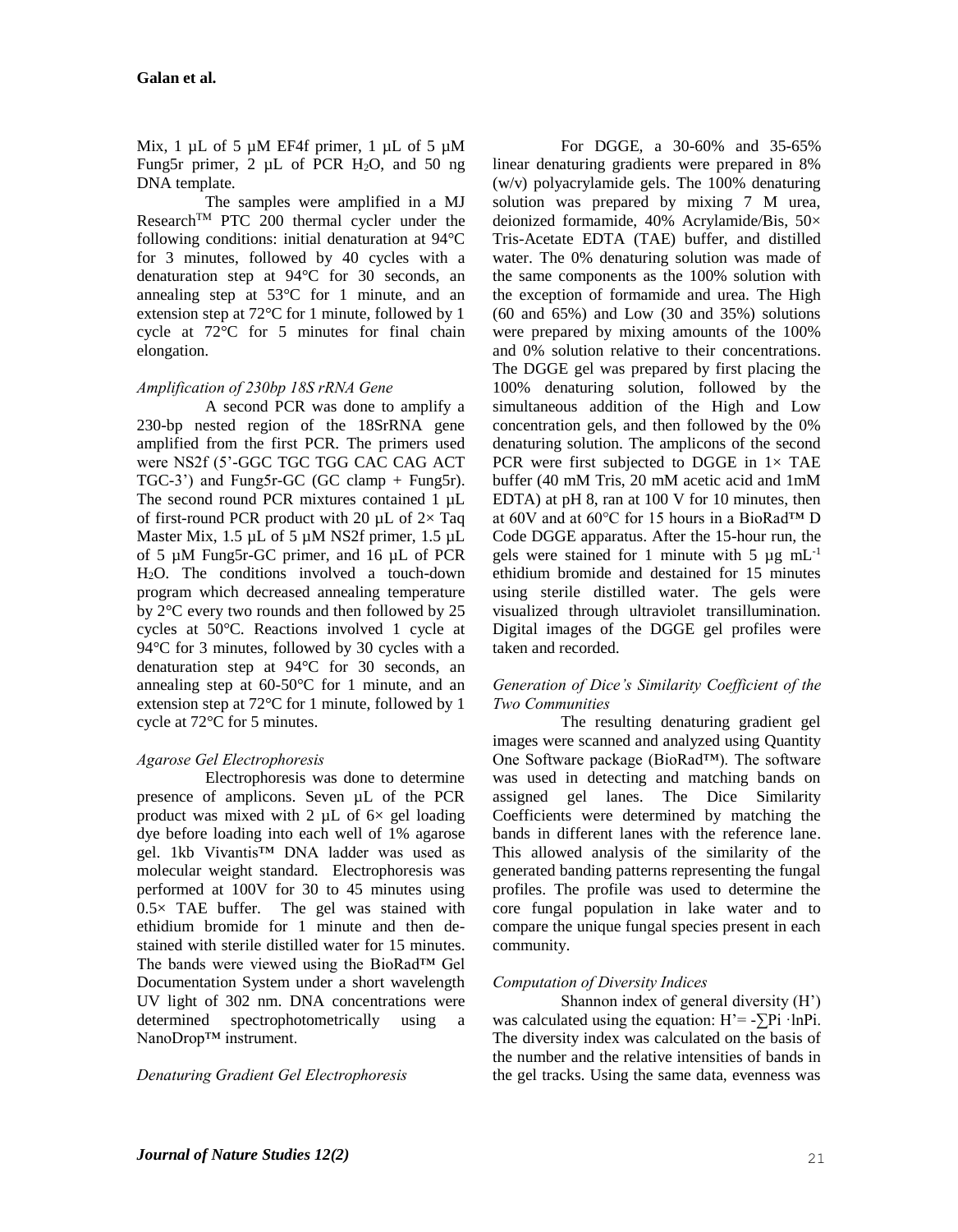calculated by the following function:  $EH = H'/$ lnS, where S is the number of bands in gel tracks. The Simpson Index of Diversity was computed as  $SID = 1-\sum Pi^2$  (Xiaoxu and Fuqiang, 2011).

#### *Sequencing of Selected DGGE Bands*

Distinct bands from the DGGE gels were excised, solubilized in HPLC-grade water, and re-amplified using NS2f and Fung5r primer pair. The PCR products were sent to Macrogen sequencing facility in Korea for 18S rDNA sequencing.

#### **RESULTS AND DISCUSSION**

### **Physicochemical Parameters of Sampling Sites**

Based on the data for the physicochemical parameters (Table 1), pH values for the non-aquaculture and aquaculture sites belonged to the alkaline range (Gonzales (NA) 8.08; and Bañaga (AQ) 8.97, with the AQ site having a pH above the standard. Total nitrogen (N) was far above the minimum quality standard for freshwater environments. Gonzales had a total N of 40.87 units while Bañaga had 36.68. Total P values in both sites were above the maximum standard value (0.173 units in Gonzales and 0.713 units in Bañaga), and are 7× more in AQ than in the NA site. Moreover, the TDS value was higher for the AQ site than the NA site (Bañaga 1,508.22 ppm; Gonzales 1,361.67 ppm). Although most parameters measured were higher in the AQ site than in the NA site, the values obtained indicate that the sampled waters from both areas are nutrient-rich, implying a highly eutrophic state. This condition may lead to shifts and decreases in local biodiversity, confer increased competitive advantage of invasive species and increased incidence of algal blooms (US EPA 2008).

### **PDA Culture**

Five culturable fungal species were identified from morphological characteristics observed both macroscopically and microscopically. These species are *Aspergillus niger, Aspergillus terreus, Penicillium* sp., *Syncephalastrum racemosum* and *Trichoderma* sp.

| <b>Parameter</b>             | Non-<br>aquaculture | <b>Aquaculture</b> | <b>Standard</b> |
|------------------------------|---------------------|--------------------|-----------------|
| DO (ppm)                     | 7.41                | 13.96              | Min of $5$      |
| Conductivity<br>(mS/cm)      | 1377.45             | 1510.22            | 1500-5000       |
| Salinity<br>(ppm)            | 694.34              | 744.06             | Min of $350$    |
| pН                           | 8.08                | 8.97               | $6.65 - 8.5$    |
| Temperature<br>$(^{\circ}C)$ | 27.68               | 30.56              | $26 - 28$       |
| TDS (ppm)                    | 1361.67             | 1508.22            |                 |
| Total N                      | 40.87               | 36.68              | Min of $10$     |
| <b>Total P</b>               | 0.173               | 0.713              | Max of $0.05$   |

Table 1. Physicochemical properties of water in the non-aquaculture site (Table adapted from

Garcia and Salonga, 2012).

#### **DNA Extraction**

Isolated fungal genomic DNA from the 20 samples (10 from each site) showed light smearing in the agarose gel. NanoDrop™ readings of isolated DNA from AQ and NA samples showed concentrations of 126.4 ng  $\mu$ L<sup>-1</sup> and 26.2 ng  $\mu L^{-1}$ , respectively, suggesting greater abundance of fungi in AQ than in NA samples.

#### **Amplification of the 18S rRNA gene**

The two rounds of PCR for amplification of the fungal 18S rRNA gene from all 20 samples were successfully carried out, giving an average yield of 50 ng  $\mu L^{-1}$  of DNA amplicon based on NanoDrop™ readings.

### **Comparison of Fungal Diversity between Aquaculture and Non-Aquaculture Communities through Denaturing Gradient Gel Electrophoresis**

DGGE analysis of the amplified 230 bp portion of the 18S rRNA gene from the 20 samples manifested characteristic fingerprints of the fungal communities based on their migration behavior on the polyacrylamide gel (Figures 2 and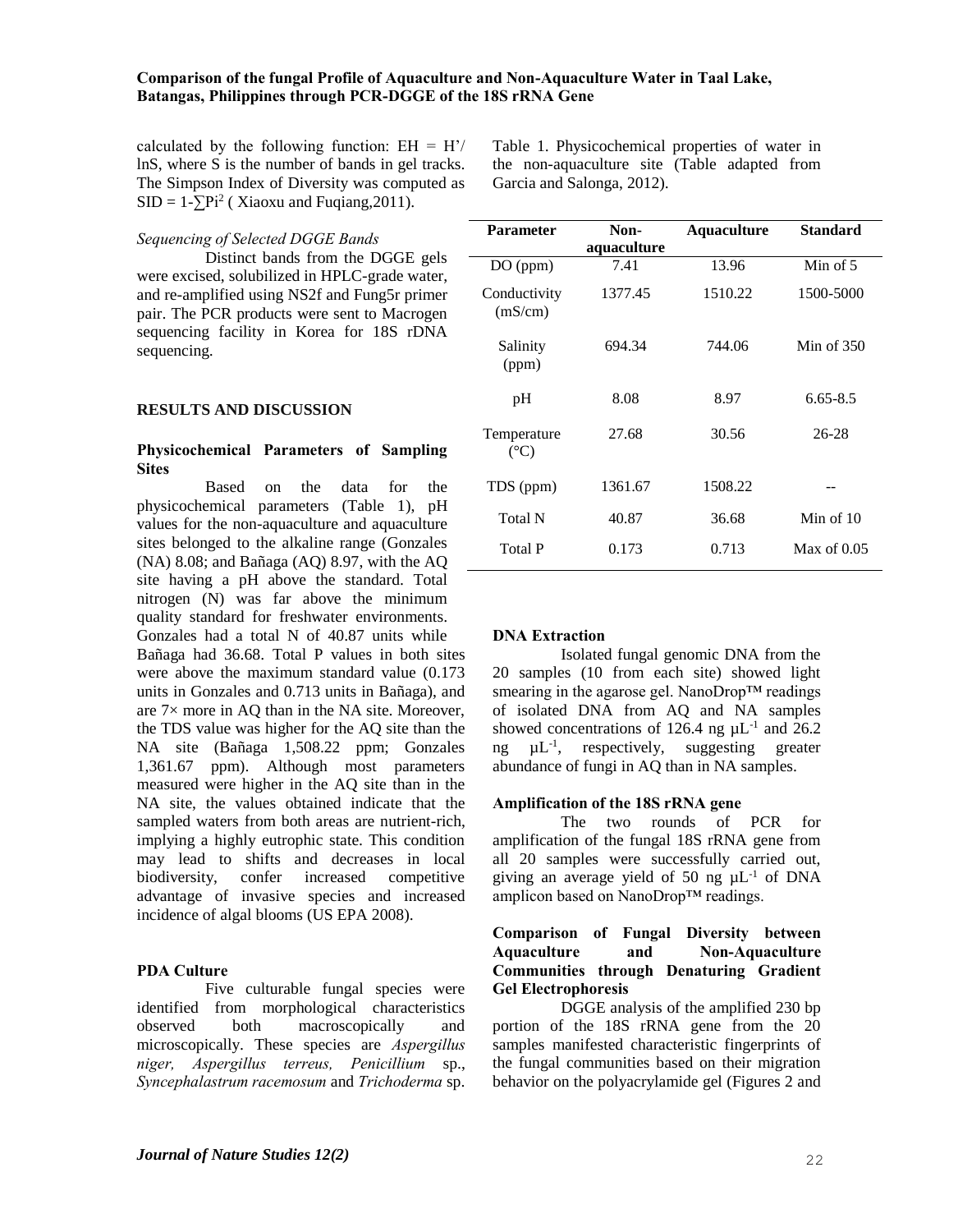3). In the DGGE electrophoresis profile, the green bands represent the reference lane. The red bands from the other lanes indicate matched bands relative to the reference lane. All yellow bands are unmatched when compared to the reference lane, and they represent unique bands.

The DGGE profile obtained using 35- 65% gradient gel (Figure 2) shows a diverse fungal community for both AQ and NA water as shown by the numerous bands, both common and unique for each community. The highest number of bands can be seen in Lane 3 or NA4 having 32 bands, followed by Lane 4 or NA6 having 31 bands.

Thirteen bands, comprising approximately 41% of matched fungal identities and 15% of all resolved bands, are found to be common for both AQ and NA communities. These bands (on lanes 7, 10, 11, 12, 13, 17, 18, 20, 21, 25, 27, 28, 29) may represent fungal identities that comprise the core lake water fungal communities. The percentage of the putative core fungal species in the AQ group is approximately 21% (13 out of 61 bands) and approximately 23% (13 out of 56 bands) in the NA group.

The AQ group showed 30 yellow bands while the NA, 24 yellow bands. These represent unique fungal identities in each community.



Figure 2. DGGE Profile of Amplified 18S rRNA Gene from Aquaculture and Non-Aquaculture Sites using 35-65% Gradient Gel. (Left) Unprocessed image and (Right) Image after processing using Bio-Rad<sup>TM</sup> Quantity One Software.

A significant number of matched bands among the AQ and NA samples suggest that there are fungal species present common to both communities.

The DGGE profile obtained using 30- 60% gradient gel (Figure 3) has only seven lanes, with three lanes for NA samples and four lanes for AQ samples. The profile shows a relatively lower average number of bands compared to the 35-65% gradient gel. It shows a diverse fungal community of both AQ and NA as shown by the numerous bands, both common and unique for each community. Lane 6 or AQ4 has the highest number of bands (30 bands) followed by Lane 7 or AQ2 with 27 bands. A significant number of matched bands can also be seen among the aquaculture and non-aquaculture samples suggesting that there are fungal species present and are common to both communities.

23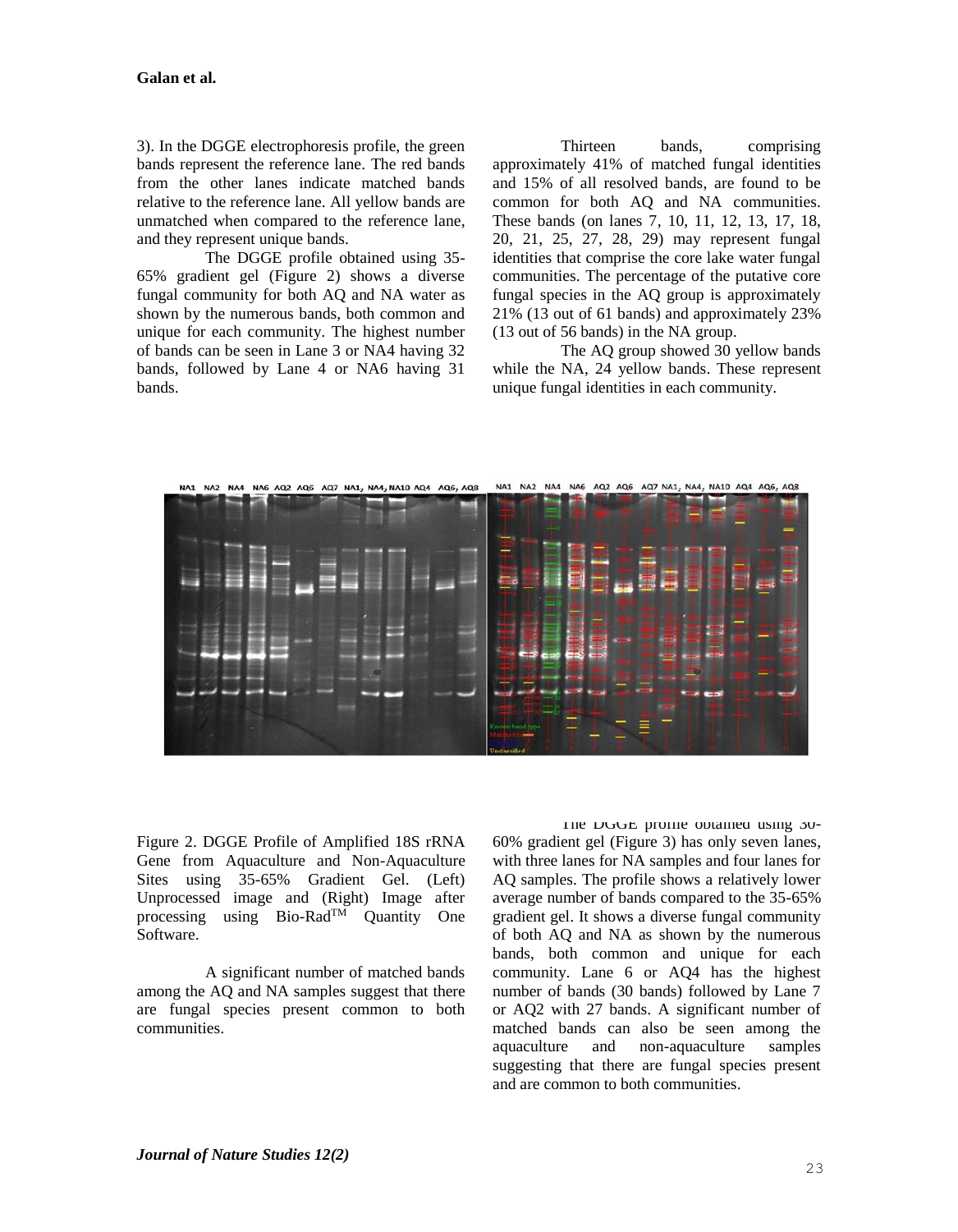

Figure 3. DGGE Profile of Amplified 18S rRNA Gene from Aquaculture and Non-Aquaculture Sites using 30-60% Gradient Gel. (Left)

Unprocessed Image and (Center) Image after processing using Bio-Rad<sup>TM</sup> Quantity One Software.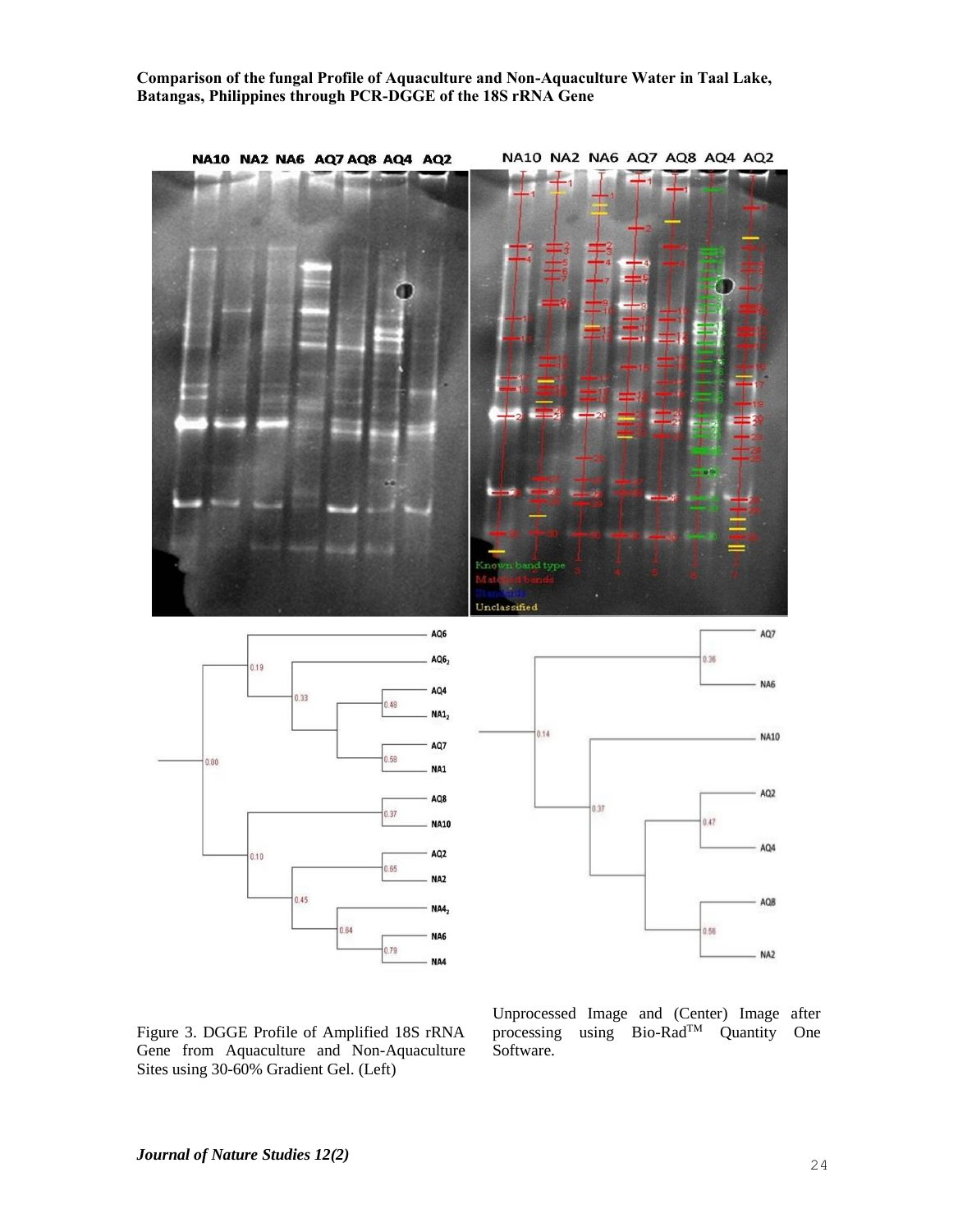(**Legend**: **green bands** – reference bands; **red bands** – bands matched to reference bands; **yellow bands** – unclassified bands.) Dendrogram of Dice's similarity coefficient comparing Aquaculture and Non-Aquaculture communities as shown in the DGGE profile of (upper right) 35- 65% Gradient Gel and (lower right) 30-60% Gradient Gel

Eighteen bands, comprising approximately 53% of matched fungal identities and 38% of all resolved bands were found to be common for both AQ and NA communities. These bands (1, 2, 4, 7, 9, 10, 11, 12, 13, 16, 17, 18, 19, 20, 21, 24, 28, 30) may represent fungal identities that comprise the core lake water fungal communities. The percentage of the putative core fungal species in the aquaculture group is approximately 46% (18 out of 39 bands) and approximately 56% (18 out of 32 bands) in the non-aquaculture group.

The number of bands present in the DGGE profiles of AQ and NA samples suggests that diverse fungal communities are present in Taal Lake. There are more unique bands than common bands to both sites.

## **Similarity Coefficient among and between Aquaculture and Non-Aquaculture Sites**

The Similarity Coefficients computed from the two gradient gels are summarized (Table 2) and graphically represented by the dendrogram generated from Ward's algorithm (Figure 3: upper right and lower right). The similarity coefficients were generated based on the banding patterns on the DGGE profiles of each run. Each lane was scored based on the presence or absence of each band on the DGGE profile when compared to other banding patterns of other samples. The Dice similarity index was used to provide a pairwise computation of shared bands between samples. Values of Dice coefficient ranged from 0-1, with 1.0 indicating that all bands (100%) are common between samples and 0.0 indicating that no bands (0%) are shared (Rabie 2010). A similarity coefficient value of less than 50% indicates that the two communities being compared are more different than similar. A similarity coefficient value of 50% or more indicates similarity between the samples. The mean similarity coefficient was

computed from the generated similarity coefficients of individual samples to reduce bias in presenting the results.

Table 2. Mean Dice's Similarity Coefficient among and between Aquaculture and Nonaquaculture Sites

| <b>Groups</b><br><b>Compared</b> | Mean<br><b>Similarity</b><br>Coefficient<br>$(35-65%$<br>Gradient) | Mean<br><b>Similarity</b><br>Coefficient<br>$(30-60\%$<br>Gradient) | Mean<br>Similarity<br>Coefficient<br>of the two<br>gels |
|----------------------------------|--------------------------------------------------------------------|---------------------------------------------------------------------|---------------------------------------------------------|
| NA vs. NA                        | 51.46                                                              | 32.2                                                                | 41.83                                                   |
| AO vs AO                         | 31.53                                                              | 41.95                                                               | 36.74                                                   |
| NA vs AO                         | 39.81                                                              | 39.35                                                               | 39.58                                                   |

Based on upper right side of Figure 3, most AQ and NA samples are grouped together and have high similarity coefficients between them. This indicates that these samples from the two communities have a high number of similar fungal identities. Only NA6 and NA4, and the replicate NA4<sup>2</sup> grouped with them have a high similarity coefficient (64-79%) that belongs to the same community.

In the lower right portion of Figure 3, are the AQ samples that grouped with other NA samples. They have a low (36 - 56%) similarity coefficient between them. This indicates that these samples have different fungal profiles compared with the NA samples. Interestingly, there is also a low (47%) similarity coefficient between AQ samples (AQ2 and AQ4). This could indicate high variability among samples, possibly pointing to a highly heterogeneous environment.

The generated mean similarity coefficients of the 35-65% gradient gel show a low (31.53%) similarity coefficient among AQ samples. In NA, a higher (51.46%) similarity coefficient was found among the samples pointing to a more highly heterogeneous environment in AQ than in NA. This result is consistent with a previous study showing that more nutrient-rich aquatic environments exhibit higher heterogeneity than oligotrophic systems (Monchy *et al*. 2011).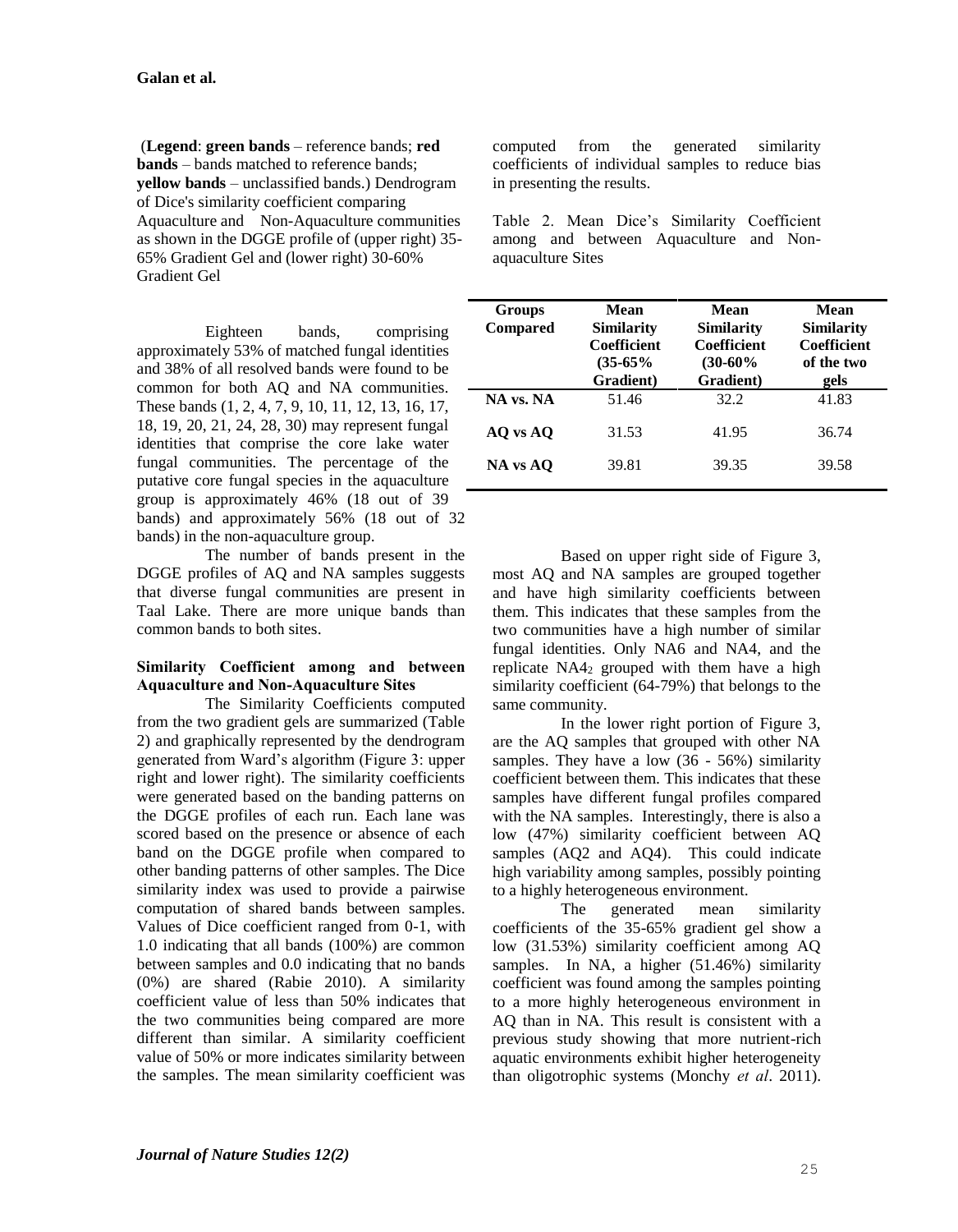There is also a low (39.81%) mean similarity coefficient between the AQ and NA communities which indicates that the fungal communities in these two sites are more different than similar.

In the 30-60% gradient gel, a low mean similarity coefficient was found among AQ samples (41.95%) and among NA samples (32.2%). A low (39.35%) mean similarity coefficient is also seen between the NA and AQ communities.

The similarity coefficients between the AQ and NA fungal communities produced from the two different gradient gels were 39.81% and 39.35%, respectively. These values indicate a low percentage of similarity between the two communities. The Dice similarity index compares two profiles based on the number of shared bands; the higher the number of similar bands present in both communities, the higher the similarity coefficient. With a low mean similarity coefficient of 39.58%, it shows that aquaculture and nonaquaculture communities are more dissimilar than similar. The shared or common fungal inhabitants between them represent the putative core fungal population in the Taal Lake water.

## **Diversity Indices of Fungal Communities present in Aquaculture and Non-aquaculture Water**

Table 3 shows that there are small differences in the computed indices between the two communities. It manifests that the NA community has higher diversity and evenness/equitability values than the AQ community.

Both communities have a fairly high species richness indicating a high level of ecosystem stability (Biodiversity 2012). The NA community, however, exhibited relatively higher species richness, with a mean of 24 species, compared to the AQ community. This signifies a healthier and more stable fungal community in the non-aquaculture water.

Table 3. Mean Diversity Indices of Aquaculture and Non-aquaculture fungal communities based on Denaturing Gradient Gel Electrophoresis (DGGE) banding patterns.

|              | <b>Mean Indices from the banding</b><br>patterns in the two DGGE gels |             |  |
|--------------|-----------------------------------------------------------------------|-------------|--|
| <b>Index</b> | Non-aquaculture                                                       | Aquaculture |  |
| Species      | 24                                                                    | 23.6        |  |
| Richness     |                                                                       |             |  |
| Shannon      | 2.73                                                                  | 2.67        |  |
| Diversity    |                                                                       |             |  |
| Shannon      | 0.87                                                                  | 0.85        |  |
| Evenness     |                                                                       |             |  |
| Simpson      | 0.10                                                                  | 0.10        |  |
| Dominance    |                                                                       |             |  |
| Simpson      | 0.90                                                                  | 0.90        |  |
| Diversity    |                                                                       |             |  |
| Simpson      | 0.49                                                                  | 0.47        |  |
| Equitability |                                                                       |             |  |

In terms of the fungal diversity, both communities showed moderate diversity. However, samples from the NA community exhibited a slightly higher diversity. NA community has higher Shannon (2.73) diversity index than the 2.67 index of the aquaculture community. Previous studies show that higher biological diversity is observed in less nutrientrich aquatic communities (Monchy *et al*. 2011), and in less polluted sites (Au et al. 1992; Tan and Lim 1984). Both communities showed high evenness, which means that the species present have similar abundance and there is no dominating species in the two communities. It was also supported by the low dominance index values of 0.0985 in non-aquaculture and 0.1009 in aquaculture community. Furthermore, it has been previously shown that the Evenness Index is able to discriminate between different levels of eutrophication in aquatic communities (Karydis 2009). The slightly higher Evenness observed in NA community (0.87) indicates a lower eutrophic state than the AQ community (0.85). This is consistent with the results of the physicochemical parameter measurements suggesting the higher eutrophic state of the AQ site.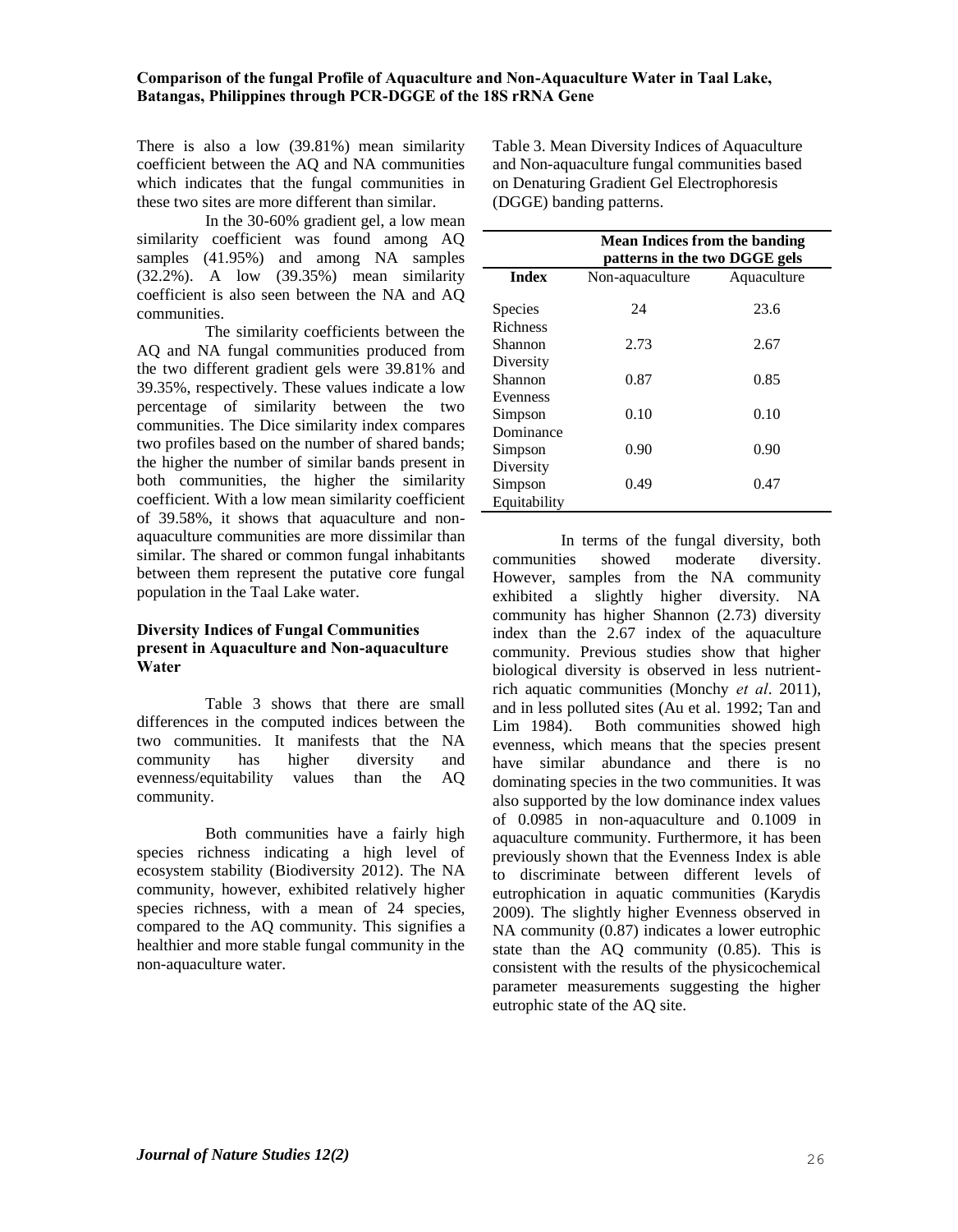## **Fungal Identities based on 18S rRNA Gene Sequencing**

Table 4 shows the summary of the fungal identities of sequenced DGGE bands from NA and AQ water samples. Specific bands were obtained from both samples based on their distinct appearance on the gels. It was observed that the two samples shared common bands except for E, F and J. Bands E and F seem to be unique to nonaquaculture samples, while band J seems to be unique to the aquaculture samples. Almost half of the sequenced bands (44%) shown in Table 4 are those of uncultured fungi. One band from the NA community gave no significant similarity indicating that it is possibly a previously undocumented fungal species. These suggest that many new species are yet to be reported from Philippine freshwater ecosystems, most likely because few studies address this area of research.

Table 4. Sequenced fungal identities of selected DGGE gel bands from lanes of Non-aquaculture and Aquaculture water samples.

Apparently, the species isolated from PDA plates (*Aspergillus, Penicillium, Syncephalastrum,* and *Trichoderma* species) are not the dominant microflora. None of the thick and distinct DGGE bands that were sequenced belong to these genera, illustrating the bias with relying solely on culture-dependent techniques. On the other hand, the presence of these species would not have been documented by using DGGE only, since faint or thin bands that are difficult to manually excise from the gels could represent them. Therefore, culture-based techniques can complement molecular techniques to obtain more information on microbial diversity.

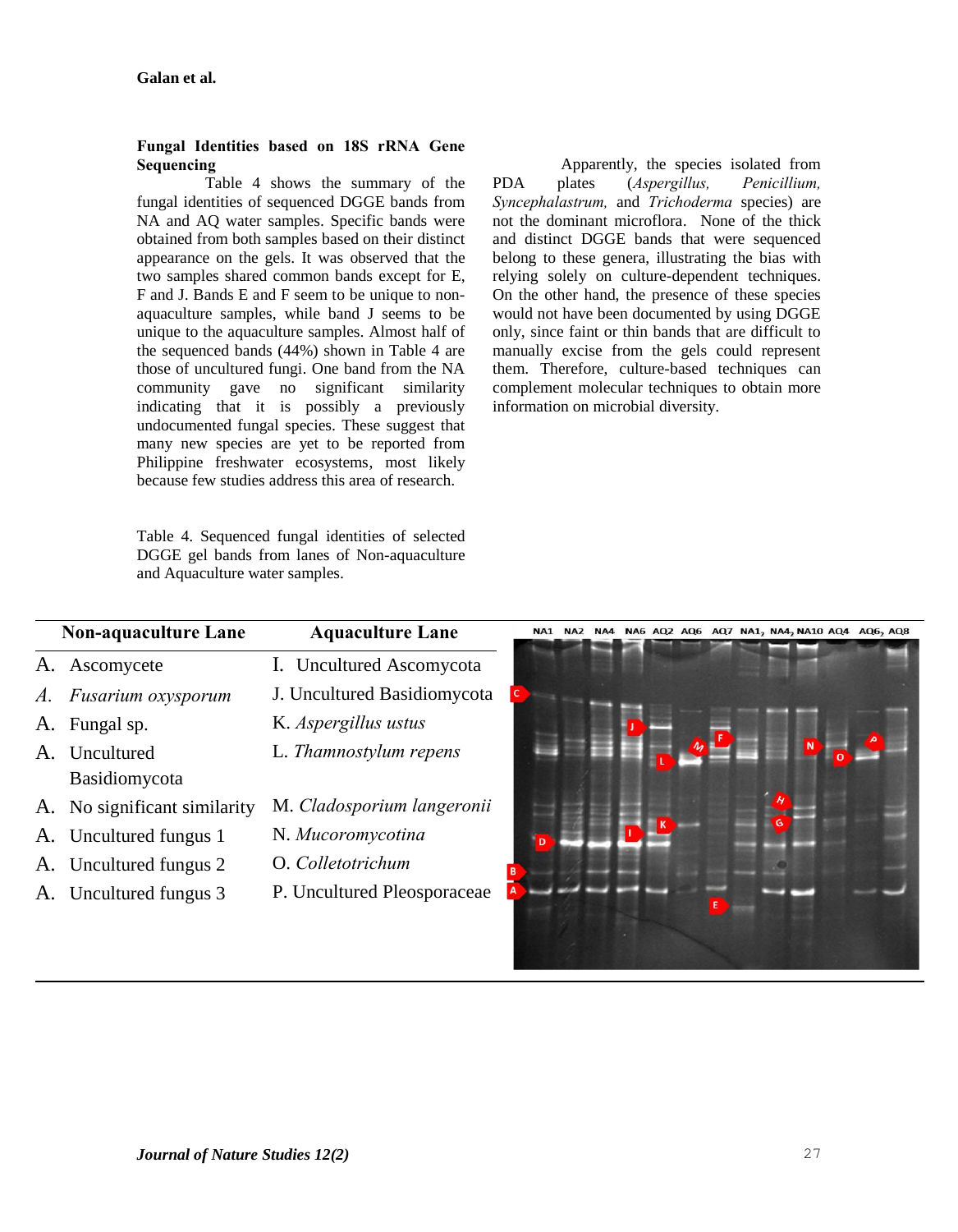## **Hydrodynamics of Taal Lake**

The small difference in the diversity indices of the aquaculture and non-aquaculture water does not necessarily mean that the two communities are the same. It does not reflect the low similarity of the two sites as seen in the Dice coefficient. The differences may be attributed to the fact that they are actually several kilometers apart, even if the two communities are situated in the same lake and share the same body of water. Although mixing of the water's components from the two sites or between them and other aquaculture sites is highly possible due to water currents, microbial community assemblages can vary greatly due to heterogeneity of microenvironments that have a direct impact on the fungal communities (Subrekropp 1995; Grattan and Suberkropp 2001).

Fungal abundance and activity are affected by several factors. The water quality affects the composition, biomass and activity of fungal communities (Suberkropp 1998). Moreover, fungal activity is usually greater with higher concentrations of dissolved nitrogen and phosphorus (Subrekropp 1995; Grattan and Suberkropp 2001). This is supported by the physicochemical parameters from the two communities. Both revealed a eutrophic environment as evidenced by the high values of nitrogen and phosphorus content. This supports the claim that there has been horizontal mixing of water from the aquaculture and non-aquaculture sites. Horizontal motions or water currents are driven by wind and density differences in horizontal directions (McGinnis and Wuest, 2012). These movements create conditions favorable for fungal proliferation.

Aside from the horizontal mixing of water, mixing processes in the lake may also happen through vertical exchange (Cowan et al 1996). Vertical exchange happens when sediments are re-suspended releasing nutrients into the water column. This can provide up to 94% of the N and 83% of the P required by phytoplankton. After a heavy rainfall, dynamic mixing of the whole water column caused by the introduction of a large volume of rainwater runoff lead to increased particulate matter (mainly carbonates) in the water body (Zaw and Chiswell 1998). This whole mixing process is evident in the measurements of physicochemical parameters. Although the NA site is several kilometers away, the values obtained were not very different from the AQ site.

The temporal dynamics in the lake water mixture also occur and these are mainly due to heavy rainfall and runoff, river flooding, exchange with an adjacent lake, groundwater exchange, and evaporation (Lesack and Melack 1995). Periodic storms, floods and tidal actions disturb the sediments underwater, mixing the components with the water (Hallare *et al* 2009). The prevailing winds and thermal stratification of the lake's deep water bring loads of organic sediment to the surface. The large organic load in the aquaculture site could be due to excess feed and fish wastes from tilapia fish cages that have proliferated in the lakes of Agoncillo, Laurel and Leviste in Batangas City. The unconsumed food settles at the bottom of the lake but gets mixed with the water (Hallare *et al* 2009) especially during seasonal changes. A better picture of the mixing of nutrients in Taal Lake can be obtained if measurements at different depths and at different times of the year are made, and relating these to the changes in microbial assemblages.

Aside from aquaculture, run-offs from terrestrial ecosystems such as residential, agricultural, and industrial areas may also contribute to the eutrophic state of the lake as well as to the aquatic microbial diversity. In this case, measurements from different inlets may be done to compare it with the values obtained from the lake water. This will help pinpoint the source of excess nutrients and help identify critical control points.

# **CONCLUSION**

The DGGE profiles of aquaculture and non-aquaculture water samples reveal a diverse fungal population for both communities. The Dice similarity coefficient implies that the two communities exhibit low similarity between them, meaning that the fungal species present between the two communities are more different than similar. Relatively higher values of both Shannon Diversity and Evenness indices in the nonaquaculture community further signify a higher fungal diversity compared to the aquaculture community. The difference in the fungal profile could be attributed to the difference in the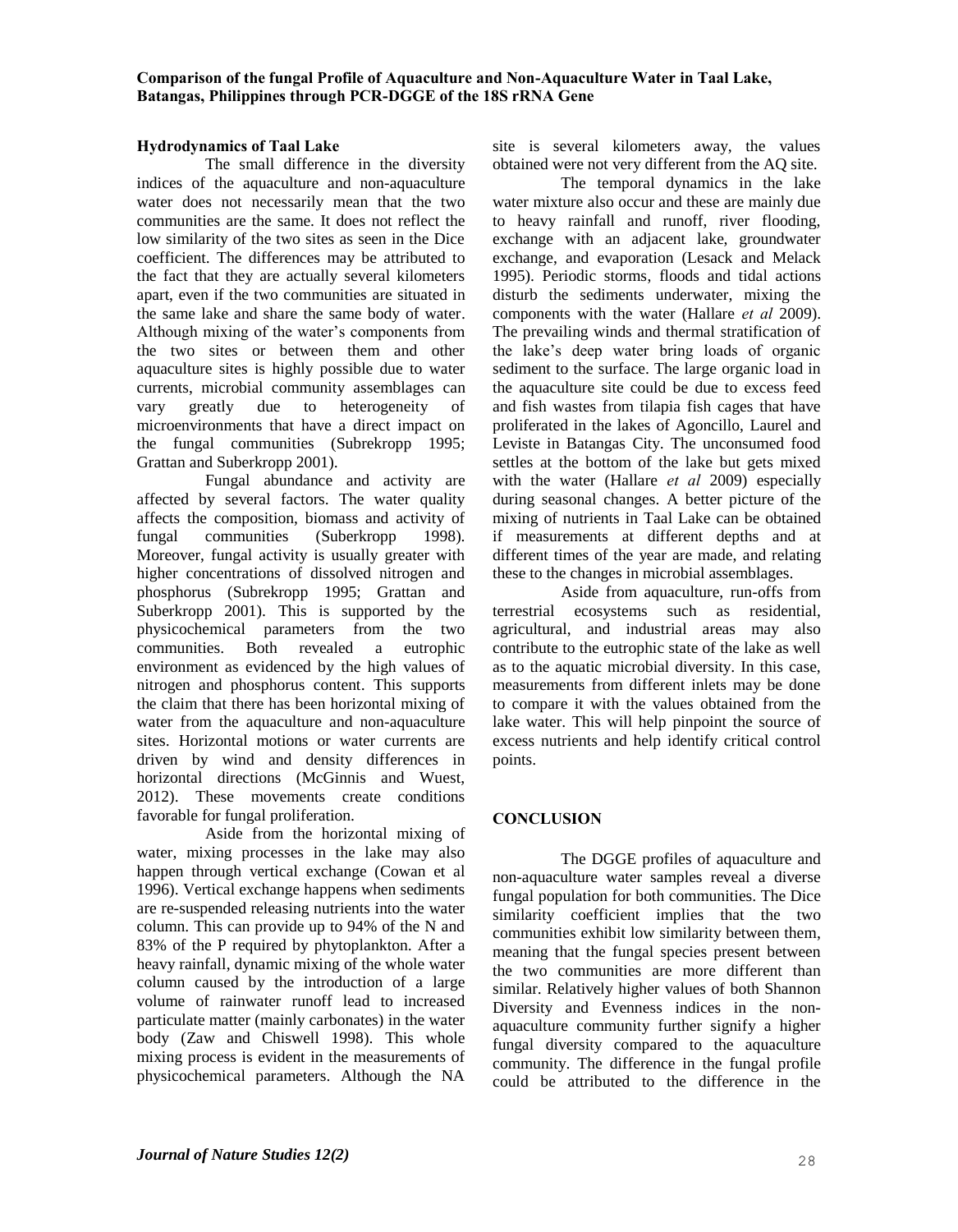physicochemical properties of the water from the two communities. Despite the low Dice's coefficient, it must be noted that there are similar fungal species present in both communities. This was shown in the number of matched bands in the denaturing gradient gels, and by the fungal species identified through culture plating, microscopy, and sequencing of selected bands.

# **STATEMENT OF AUTHORSHIP**

Ms. Charize Mae U. Galan and Mr. Lance Dominic D. Gamiao did the sampling, sample processing, data analysis, preparation of tables and figures, and writing of the paper. Dr. Charina Gracia B. Banaay did sample processing, data analysis, preparation of tables and figures, writing, and editing of the final version of the paper. Prof. Marilen P. Balolong, Dr. Leslie Michelle M. Dalmacio, and Prof. Arnold V. Hallare conceptualized the study, and contributed to sample processing, data analysis, writing, and editing of the paper.

# **REFERENCES**

- Abel, T. R. and Barlocher, F. 1984. Effects of cadmium on aquatic hyphomycetes. *Applied and Environmental Microbiology* 48: 245-251.
- Beardmore, J.A., Mair, G.C., and Lewis, R.I. 1997. Biodiversity in aquatic systems in relation to aquaculture. *Aquaculture Research* 28: 829-839.
- Chamier, A. C. and Tipping, E. 1997. Effects of aluminum in acid streams on growth and sporulation of aquatic hyphomycetes. *Environmental Pollution* 96: 289-298.
- Cowan, J. L. W., Pennock, J. R., and Boynton, W. R. 1996. Seasonal and interannual patterns of sediment-water nutrient and oxygen fluxes in Mobile Bay, Alabama (USA): Regulating factors and ecological significance. *Marine Ecology Progress Series* 141:229–245.
- Diana, J.S. 2009. Aquaculture production and biodiversity conservation. *BioScience* 59(1): 27-38.
- Duffy, E. 2010. "Fisheries and aquaculture". In: Encyclopedia of Earth. Eds. Cutler J. Cleveland (Washington, D.C.: Environmental Information Coalition, National Council for Science and the Environment). [First published in the Encyclopedia of Earth February 21, 2010; Last revised Date February 21, 2010; Retrieved 23 May 2011 at [http://www.eoearth.org/article/Fisheries\\_an](http://www.eoearth.org/article/Fisheries_and_aquaculture) [d\\_aquaculture](http://www.eoearth.org/article/Fisheries_and_aquaculture)
- Garcia, R. and Salonga, A . 2012. Macroalgae and aquatic plant biodiversity and productivity between aquaculture and non-aquaculture sites within Taal Lake, Philippines. Unpublished B.S. Thesis. University of the Philippines, Manila.
- Grattan, R.M., and Suberkropp, K. 2001. Effects of nutrient enrichment on yellow poplar leaf decomposition and fungal activity in streams. *J N Am Benthol Soc* **20**:33-43.
- Hallare, A., Factor, P., Santos, E. and Hollert, H. 2009. Assessing the Impact of Fish Cage Culture on Taal Lake (Philippines) Water and Sediment Quality Using the Zebrafish Embryo Assay. *Philippine Journal of Science* 138(1):91-104.
- Havens. 1994. Experimental perturbation of a freshwater plankton community - a test of hypotheses regarding the effects of stress. *Oikos* 69:14*7*-153.
- Jiang, S. C. and Paul, J. H. 1994. Seasonal and diet abundance of viruses and occurrence of lysogeny/bacteriocinogeny in the marine environment. *Marine Ecology Program Series* 104:163-172.
- Karydis, M. 2009. Eutrophication assessment of coastal waters based on indicators: A literature review. *Global NEST Journal* 11(4): 373-390.
- Laws, E. A., and Redalje, D. G. 1982. Sewage diversion effects on the water column on a subtropical estuary. *Marine Environment Res* 6:265-79.
- Lesack, L. and Melack, J. 1995. Flooding Hydrology and Mixture Dynamics of Lake Water Derived from Multiple Sources in an Amazon Floodplain Lake. *Water Resources Research* 31(2):329-345.